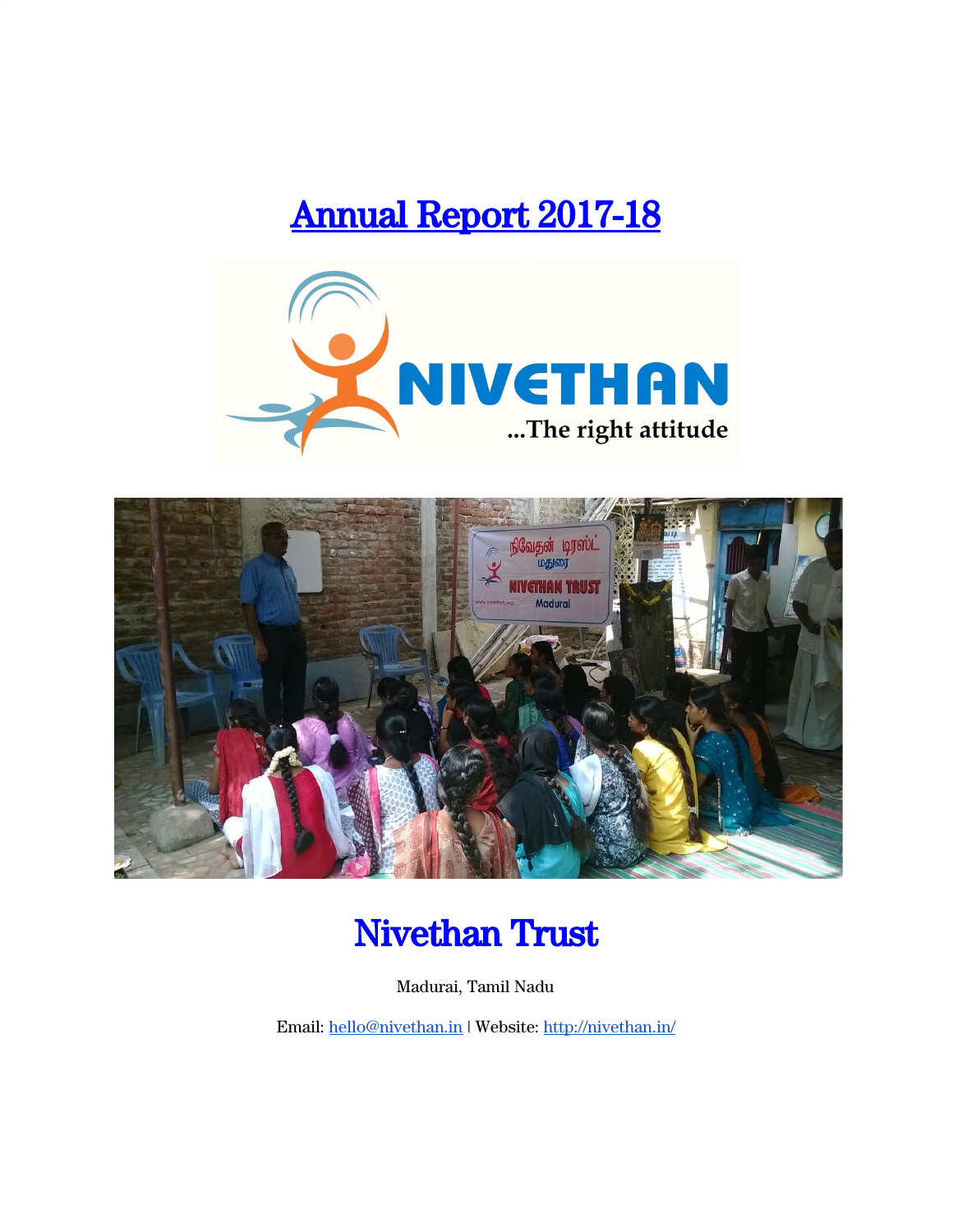Nivethan is a registered Non-Profit Organization based in Madurai, Tamil Nadu state of India. Founded in the year 2006 by a group of socially committed individuals, Nivethan is presently engaged in activities related to emergency relief, healthcare, education and caring elders.

| Name of the Organisation    | Nivethan                                                |
|-----------------------------|---------------------------------------------------------|
| <b>Type of Organisation</b> | Nonprofit Organisation                                  |
| <b>Founding Year</b>        | 2006                                                    |
| Date, Month & Year of       | March 13, 2006                                          |
| Registration                |                                                         |
| <b>Registration Number</b>  | 53/2006                                                 |
| <b>Registered</b> as        | <b>Trust</b>                                            |
| <b>Registered under</b>     | Indian Public Trusts Act, 1882                          |
| <b>PAN</b>                  | AABTN1152H                                              |
| <b>Income Tax Exemption</b> | Registered under 12A & 80G of the Income Tax Act, 1961. |
|                             | C.No: 464/154/2008-09/CIT-I                             |

## A. Nurture Merit Program

Nivethan Trust with support from its donors, well-wishers and volunteers since 2011 have been supporting students from economically backward families and studying in corporation schools in Madurai. We provide both financial support and non-financial support like mentoring sessions, subject classes, counselling and life skills education.

Students after their tenth class from corporation schools are selected based on their 10th public exam marks followed by individual house visits to verify their economic situation.

This academic year (2017-2018), Nivethan Trust has supported 9 students who are in class 11. Trainings & mentoring sessions on communications, personality development, career guidance, etc was organized for students supported by Nivethan.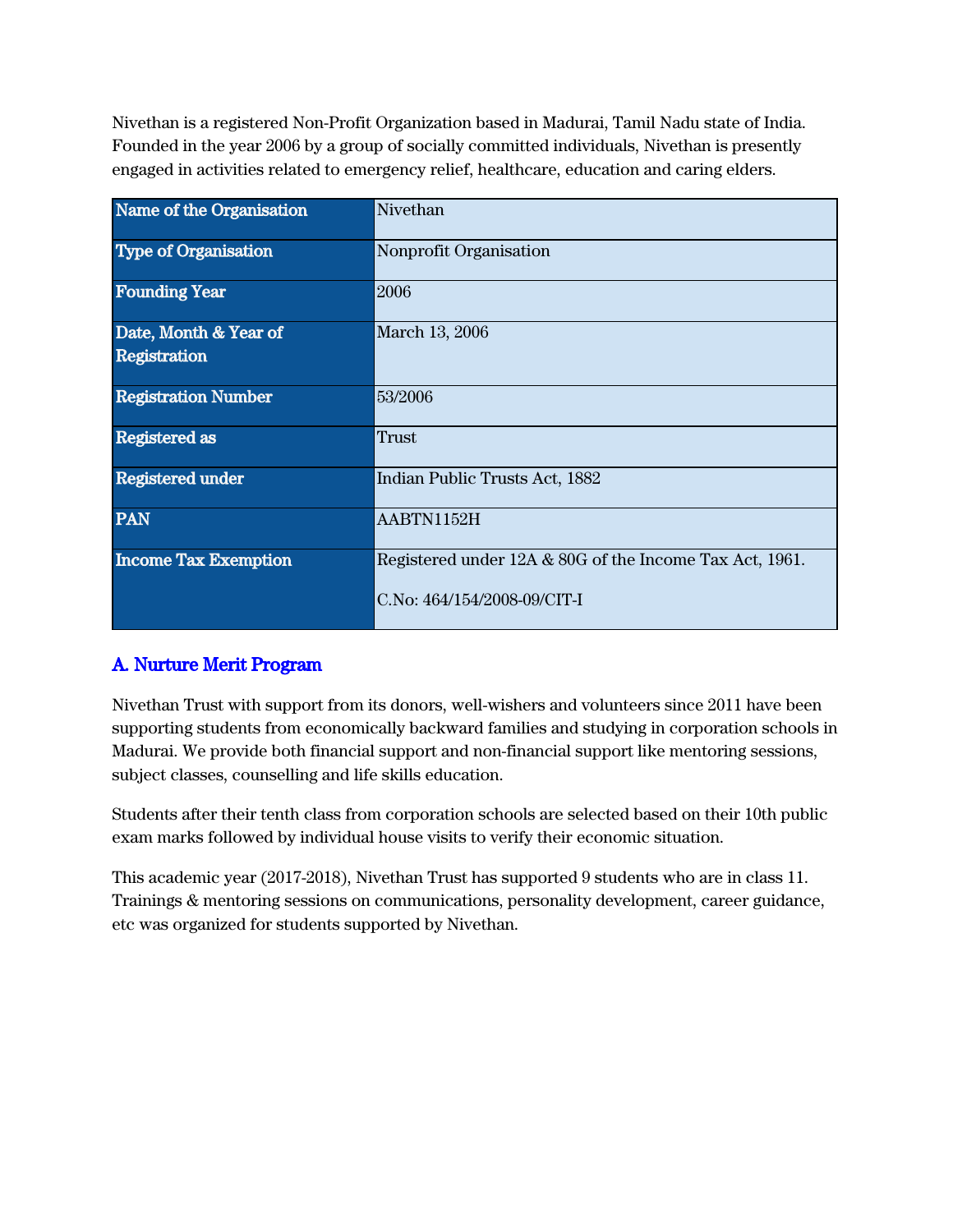

## B. Mission Thalassemia

Three children from Madurai: Mohana, Amsamalar & Faliha have undergone Bone Marrow Transplant (BMT is the only cure for Thalassemia) to be free from Thalassemia at Apollo Hospital, Chennai.

During 2017-2018, we have facilitated HLA Typing (a test to find matches for BMT) for these 3 Children along with 19 other children at Government Rajaji Hospital with support from Sankalp India Foundation & Cure2Children Foundation.

Our Special gratitude goes to Dr. Revathi Raj, BMT Head, Apollo Hospital, Chennai for her generous contributions to our efforts. Our sincere thanks to Dr.Lawrence Faulkner from Cure2Children Foundation & Sankalp India Foundation who was the guiding force behind this successful program.

We also sincerely thank all our donors, volunteers and well-wishers for their generous support to this noble cause. We hope to continue this work and save more children living with Thalassemia to have a normal and healthy life.

# C. Other Updates

#### 1. Support to Manjula for starting an enterprise

● Nivethan Trust has responded to a request for support from Manjula in Chittoor district of Andhra Pradesh. She lost her husband a year ago after some period of illness. She herself also underwent some health issues recently. She has two sons in Class 5 and Class 7. She has not been able to get a suitable job in Chittoor which can help her to support her family both monetary wise and time wise. In this situation she was struggling a lot. One idea which she has decided to take up and started in a small way is to run a home use food products business. It is basically to prepare and market products like ragi sathu mavu, sambar and rasam podi and various other items. She is a home science student and has experience of doing it for friends and family earlier. She was in need of some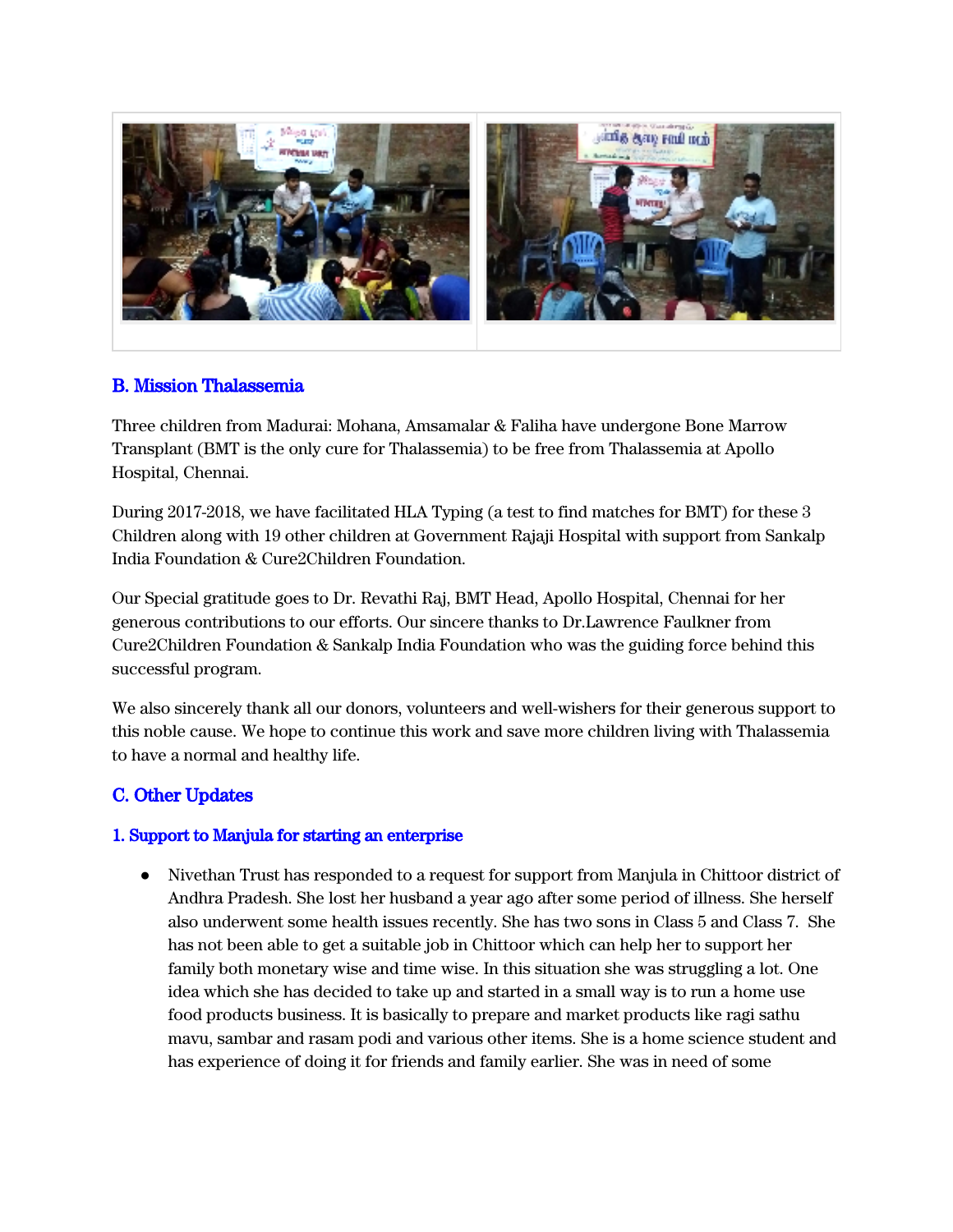investment to do this business in a small scale that will help to manage the family expenses and also to be independent on her feet.

● Nivethan Trust with the support of few of our donors has supported her with a financial assistance of INR 22,500. Thanks to all of our donors for supporting her to take one big step towards setting up her own business. She has been able to start it and is doing well. she has been able to create a demand for her products and also started to expand the range of products.

## 2. Scaling up Nurture Merit Program to 3 new locations

- Volunteers of Nivethan- Sathyanand, Nagaraj and Biraja Prasad have initiated plans to scale up Nivethan's Nurture Merit Program in their hometowns. Sathya has planned to support 10 students in Sempati block of Dindigul district in Tamil Nadu, Nagaraj will be starting this program in Hospet of Karnataka and Biraja in Dhamnagar district in Orissa.
- Detailed planning and preparations meeting for rolling out Nurture Merit Program in these 3 new locations was held in Madurai during March 2018. Plans were afoot to support 50+ students in the next academic year (i.e. 2018-2019).

## 3. New website developed for Nivethan Trust

- New website of Nivethan was set up during this year. Website has a new domain now[www.nivethan.in](http://www.nivethan.in/)
- Nivethan also received GSuite for Nonprofits from Google. We now have free access to G-Suite Services that includes Email with nivethan.in domain name, Google Drive, etc

# Financials (2017-2018)

## Income:

- Donations received INR 92,500
- Interest/ Other Income INR 1,348
- **●** Total Income INR 93,848

## Expenses:

- Program Expenses- INR 35,000
- Other Expenses INR 23,326
- **●** Total Expenses INR 58,326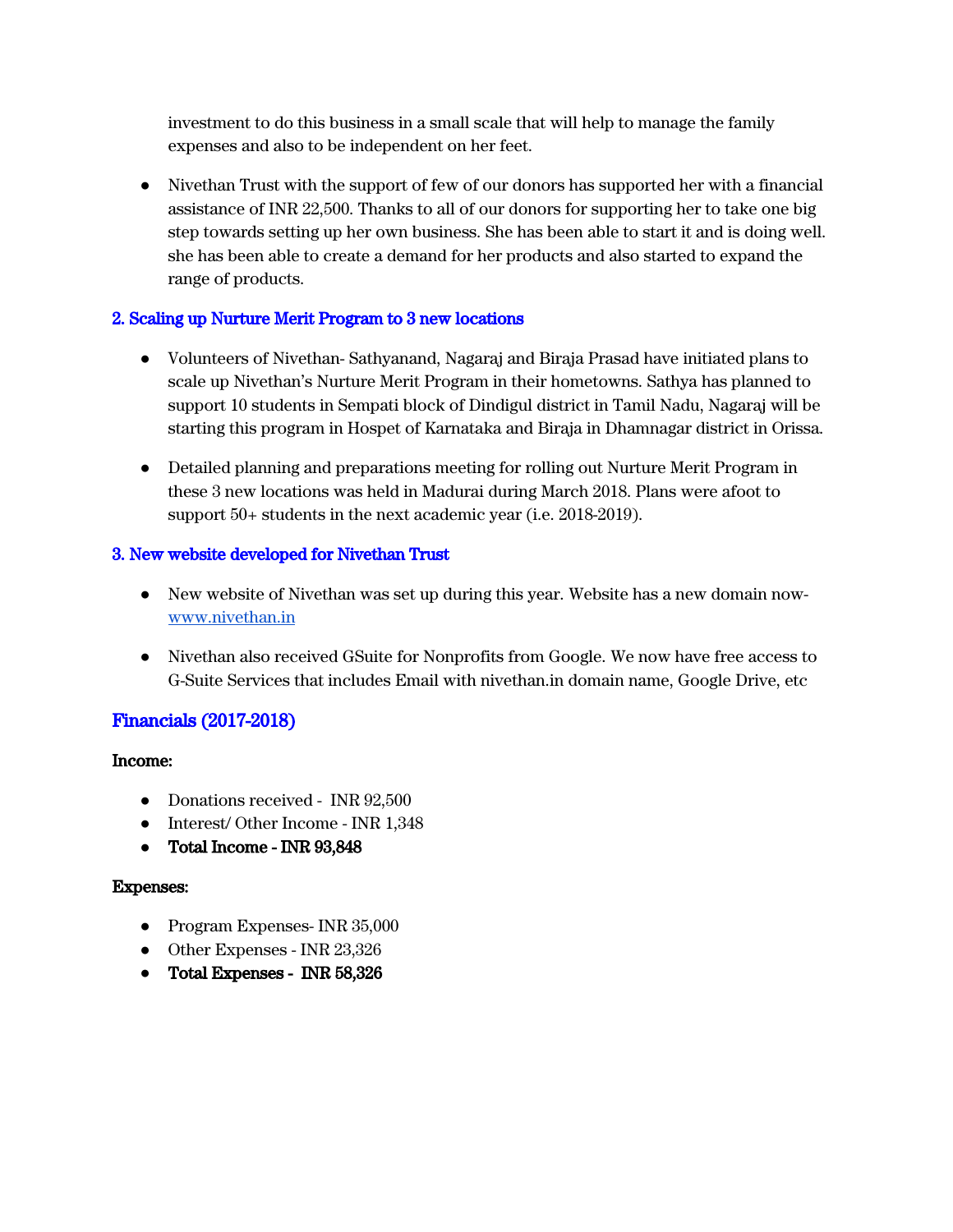## Our Plans (2018-2019)

Thanks to the unflinching support of our Trustees & volunteers and generous contributions by our donors and well-wishers, we are happy to continue our work and expand our reach and impact in the coming years.

- Nurture Merit: We hope to continue our support  $50+$  students in the coming year as well likely to see that most will soon enter college in the year after. We will also strengthen our mentoring support and guidance based on need and requirements
- **●** Thalassemia program: We will continue to provide referral services and counselling support to Thalassemic children and their parents wherever possible.
- Economic development initiatives: We are also planning to provide need-based economic support to rural families and communities in promoting micro-enterprises, skill upgradation and other support.

We seek your continuous support to make the coming year a successful one.

## Our Partners

- Rajaji Government Hospital, Madurai
- Sankalp India Foundation, Bangalore
- Cure2Children Foundation, Italy
- Serve the Needy, Hyderabad